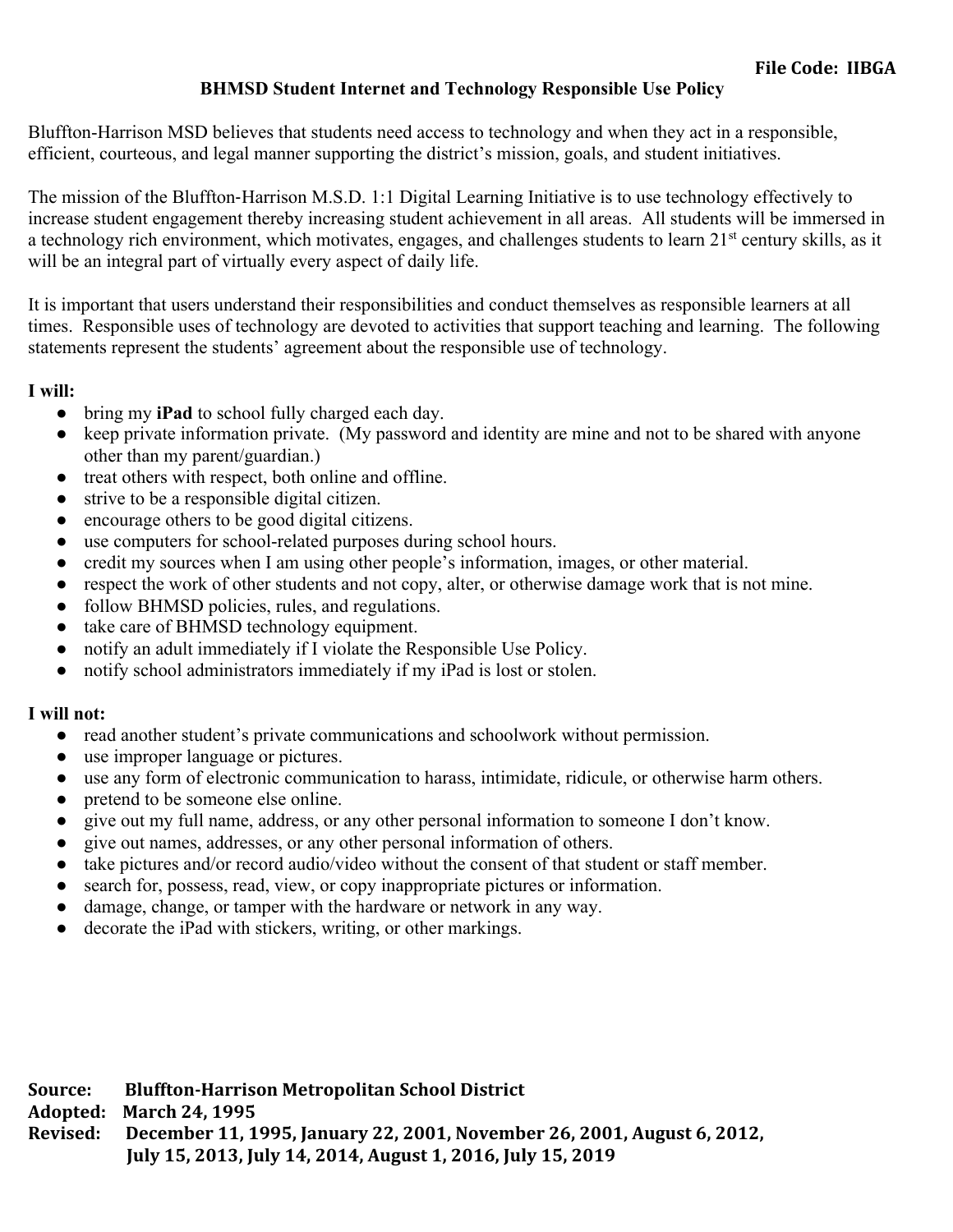#### **I understand:**

- my work can be lost and I should be careful to backup important work.
- the Internet and BHMSD technology may not work at all times.
- not all content available on the Internet is true.
- it is my responsibility to validate information or research on the Internet.
- the use of the Internet provided by BHMSD is a privilege and not a right.
- the use of the iPad is a privilege and not a right.
- the iPad is the sole property of BHMSD.
- school personnel have full authority over the iPad.
- there is no expectation of privacy with the school-owned iPad, and therefore the iPad is always subject to inspection.

# **Consequences for misuse:**

● I may be disciplined at school up to and including suspension or expulsion if I act irresponsibly.

# **Textbook/Technology rental fees:**

| Grade      | Fee   |
|------------|-------|
| $K-4^{th}$ | \$120 |
|            |       |

# **Optional payment plan:**

|           | <b>Third Monday of</b><br><b>August</b> | <b>Third Monday of</b><br>September | <b>Third Monday of</b><br>October |
|-----------|-----------------------------------------|-------------------------------------|-----------------------------------|
| $K - 4th$ | \$40                                    | \$40                                | \$40                              |
|           |                                         |                                     |                                   |

#### **Repair cost:**

| Damage                                                                                           | Cost           |  |
|--------------------------------------------------------------------------------------------------|----------------|--|
| First Instance                                                                                   | \$50.00        |  |
| Second Instance                                                                                  | \$50.00        |  |
| All Instances After Second                                                                       | Cost of Repair |  |
| * Any issue covered by the standard warranty of the iPad will result in no charge to the student |                |  |

*\*Any issue covered by the standard warranty of the iPad will result in no charge to the student. \*School administrators reserve the right to charge the cost of replacement or repair in instances of overt, intentional damage.*

# **Lost or Stolen iPad Replacement Cost:**

|       | <b>July 2019-July 2020</b> | <b>August 2020-July</b><br>2021 | <b>August 2021-July</b><br>2022 | <b>August 2022-July</b><br>2023 |
|-------|----------------------------|---------------------------------|---------------------------------|---------------------------------|
| K-4th | \$299.00                   | \$224.25                        | \$149.50                        | \$100.00                        |

| Source:  | <b>Bluffton-Harrison Metropolitan School District</b>                   |
|----------|-------------------------------------------------------------------------|
|          | Adopted: March 24, 1995                                                 |
| Revised: | December 11, 1995, January 22, 2001, November 26, 2001, August 6, 2012, |
|          | July 15, 2013, July 14, 2014, August 1, 2016, July 15, 2019             |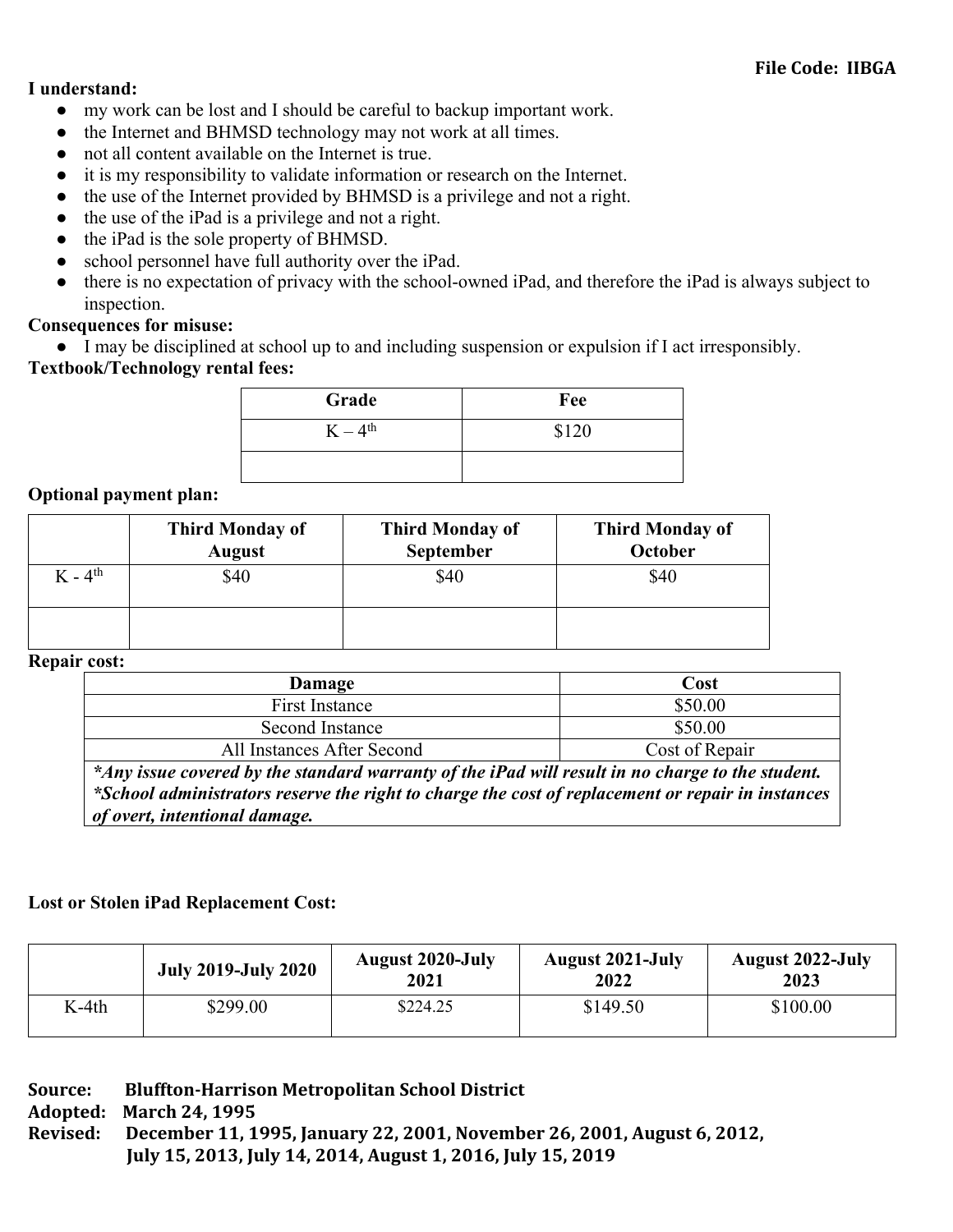# **Repair cost: Lost or Damaged Keyboards**

|                                         | Cost     |
|-----------------------------------------|----------|
| K-1 iPad Case Damage/Lost               | \$40.00  |
| 2-4 iPad Case Damage/Lost               | \$100.00 |
| 2-4 iPad Case Keyboard only Damage/Lost | \$50.00  |
| K-4 iPad Damaged/Lost Charger fee       | \$15.00  |
|                                         |          |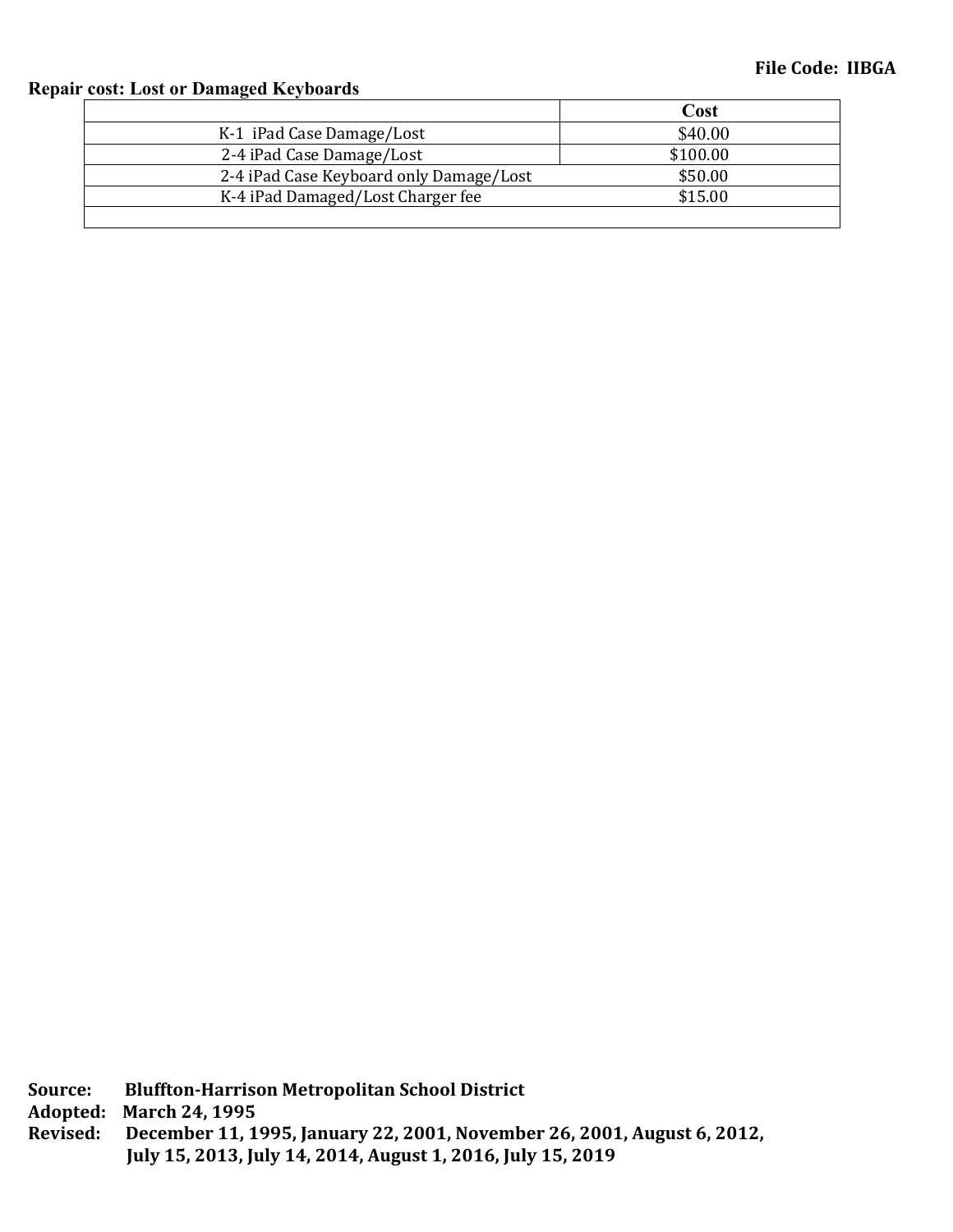# **Internet and Technology Responsible Use Policy**

Bluffton-Harrison MSD believes that students need access to technology and when they act in a responsible, efficient, courteous, and legal manner supporting the district's mission, goals, and student initiatives.

The mission of the Bluffton-Harrison M.S.D. 1:1 Digital Learning Initiative is to use technology effectively to increase student engagement thereby increasing student achievement in all areas. All students will be immersed in a technology rich environment, which motivates, engages, and challenges students to learn 21<sup>st</sup> century skills, as it will be an integral part of virtually every aspect of daily life.

It is important that users understand their responsibilities and conduct themselves as responsible learners at all times. Responsible uses of technology are devoted to activities that support teaching and learning. The following statements represent the students' agreement about the responsible use of technology.

#### **I will:**

- bring my **Chromebook** to school fully charged each day.
- keep private information private. (My password and identity are mine and not to be shared with anyone other than my parent/guardian.)
- treat others with respect, both online and offline.
- strive to be a responsible digital citizen.
- encourage others to be good digital citizens.
- use computers for school-related purposes during school hours.
- credit my sources when I am using other people's information, images, or other material.
- respect the work of other students and not copy, alter, or otherwise damage work that is not mine.
- follow BHMSD policies, rules, and regulations.
- take care of BHMSD technology equipment.
- notify an adult immediately if I violate the Responsible Use Policy.
- notify school administrators immediately if my Chromebook is lost or stolen.

#### **I will not:**

- read another student's private communications and schoolwork without permission.
- use improper language or pictures.
- use any form of electronic communication to harass, intimidate, ridicule, or otherwise harm others.
- pretend to be someone else online.
- give out my full name, address, or any other personal information to someone I don't know.
- give out names, addresses, or any other personal information of others.
- take pictures and/or record audio/video without the consent of that student or staff member.
- search for, possess, read, view, or copy inappropriate pictures or information.
- damage, change, or tamper with the hardware or network in any way.
- decorate the Chromebook with stickers, writing, or other markings.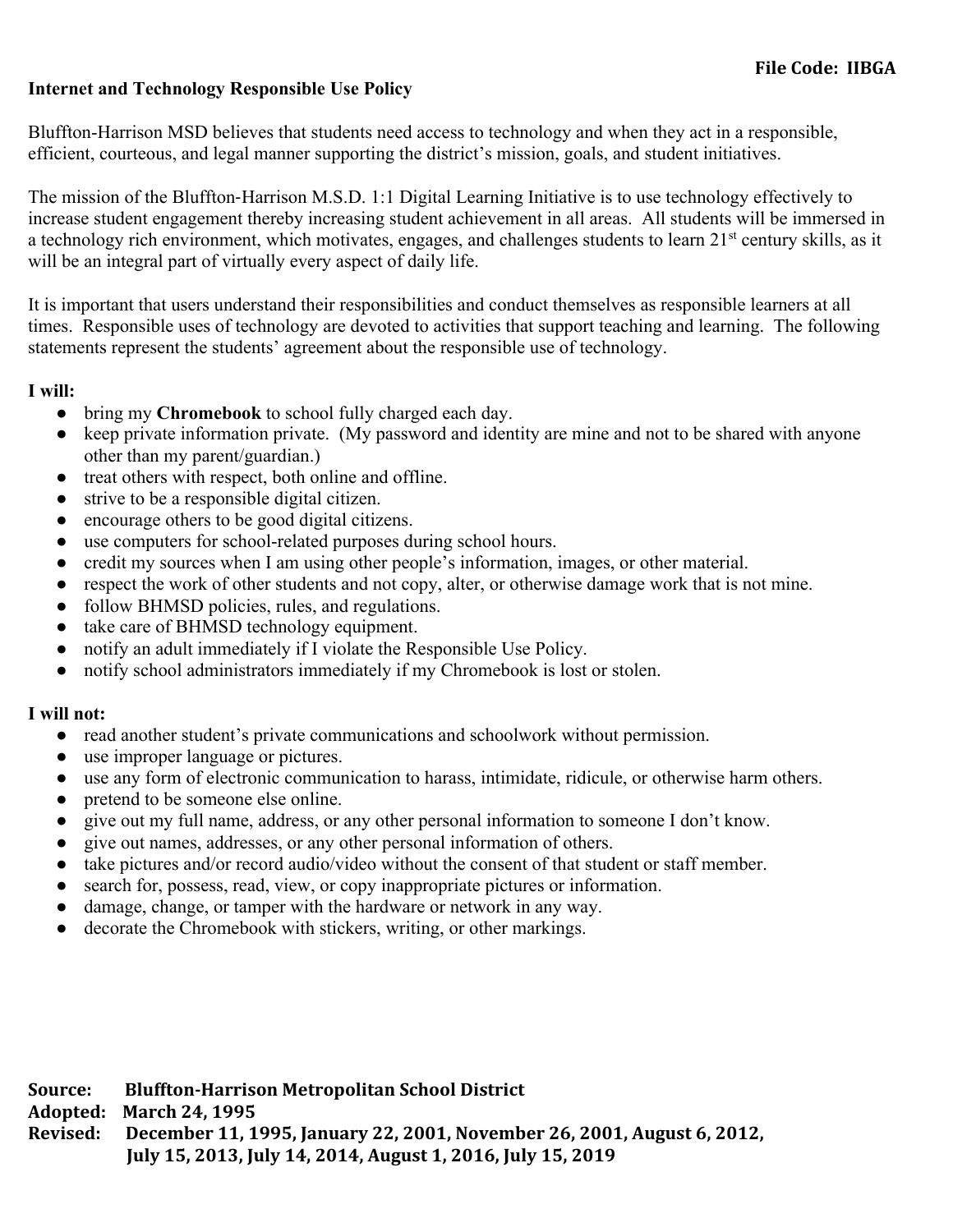#### **I understand:**

- my work can be lost and I should be careful to backup important work.
- the Internet and BHMSD technology may not work at all times.
- not all content available on the Internet is true.
- it is my responsibility to validate information or research on the Internet.
- the use of the Internet provided by BHMSD is a privilege and not a right.
- the Chromebook is the sole property of BHMSD.
- school personnel have full authority over the Chromebook.
- there is no expectation of privacy with the school-owned Chromebook, and therefore the Chromebook is always subject to inspection.

**Consequences for misuse:**

● I may be disciplined at school up to and including suspension or expulsion if I act irresponsibly.

# **Textbook/Technology rental fees:**

| Grade                            | Fee   |
|----------------------------------|-------|
| $5^{\text{th}} - 12^{\text{th}}$ | \$165 |

#### **Optional payment plan:**

|                    | <b>Third Monday of</b> | <b>Third Monday of</b> | <b>Third Monday of</b> |
|--------------------|------------------------|------------------------|------------------------|
|                    | <b>August</b>          | <b>September</b>       | October                |
| $5^{th} - 12^{th}$ | \$55                   | \$55                   | \$55                   |

#### **Repair cost:**

| Damage                                                                                        | Cost                              |  |  |
|-----------------------------------------------------------------------------------------------|-----------------------------------|--|--|
| All Damages                                                                                   | \$50.00 or Cost of Repair if Less |  |  |
| Lost/Damaged Charger or Stylus                                                                | \$30.00                           |  |  |
| *Any issue covered by the standard warranty of the Chromebook will result in no charge to the |                                   |  |  |
| student.                                                                                      |                                   |  |  |

# **Lost or Stolen Chromebook Replacement Cost:**

|                    | <b>July 2019-July 2020</b> | <b>August 2020-July</b><br>2021 | <b>August 2021-July</b><br>2022 | <b>August 2022-July</b><br>2023 |
|--------------------|----------------------------|---------------------------------|---------------------------------|---------------------------------|
| $5^{th} - 12^{th}$ | \$482                      | \$361.50                        | \$241                           | \$120                           |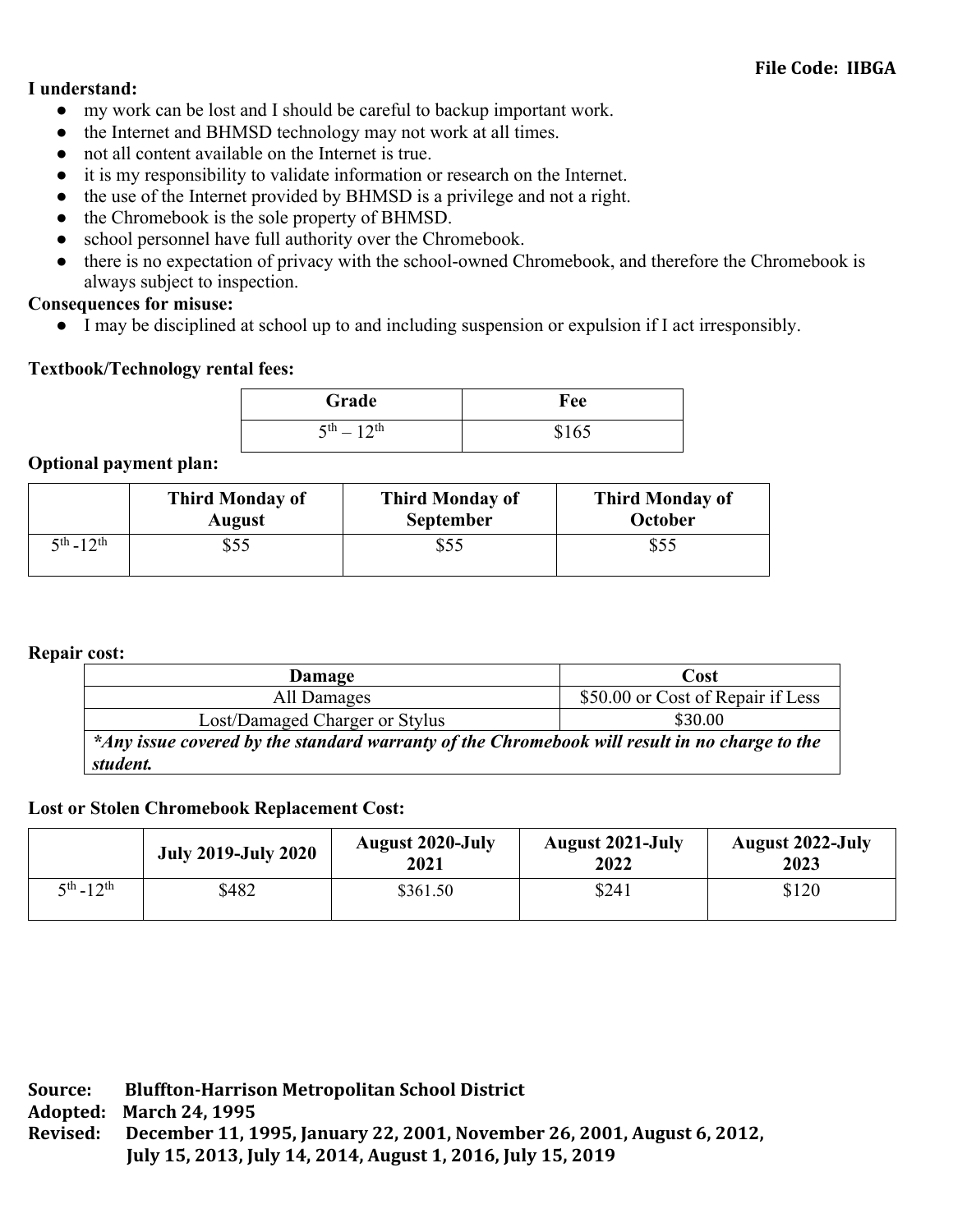# **File Code: IIBGA**

The Board of School Trustees of the Bluffton-Harrison Metropolitan School District recognizes the importance of technology education and computer access in preparing students. While the district's intent is to make Internet access available in order to further educational goals and objectives, not all information which can be accessed from external networks is appropriate to the education of our students; consequently, administration shall develop an agreement for the use of external networks which shall specify guidelines to help ensure appropriate utilization by students and staff members. Additionally, it is the intention of this policy to have student Internet activities monitored by the school corporation to ensure students are not accessing inappropriate sites. Each school corporation computer with Internet access, and available to students, will have a filtering device or software that blocks and/or monitors access to visual depictions that are obscene, pornographic, inappropriate for students, or harmful to minors**.** All staff members and students will be expected to sign the agreement before using an external network. The provisions of this policy and the content of the accompanying exhibit are subordinate to local, state, and federal statute.

Bluffton-Harrison MSD firmly believes that the valuable information and interaction available on this worldwide network far outweighs the possibility that users may procure material that is not consistent with the educational goals of the District.

# **INTERNET / TECHNOLOGY - TERMS AND CONDITIONS**

- 1) *Acceptable Use*  The use of your account must be in support of education and research and consistent with the educational objectives of the Bluffton-Harrison MSD.
- 2) *Privileges*  The use of the Internet/computer is a privilege, not a right, and inappropriate use will result in a cancellation of those privileges. (Each student/ staff member who receives an account will be part of a discussion with a Bluffton Harrison MSD faculty member pertaining to the proper use of the network.) The system administrators will deem what is inappropriate use and their decision is final. Also, the system administrators may close an account at any time as required. The administration, faculty, and staff of Bluffton-Harrison MSD may request the system administrator to deny, revoke, or suspend specific user accounts.
- 3) *Disclaimer*  Bluffton-Harrison MSD makes no warranties of any kind, whether expressed or implied, for the service it is providing. Bluffton Harrison MSD will not be responsible for any damages you suffer. This includes loss of data resulting from delays, non-deliveries, mis-deliveries, or service interruptions caused by its own negligence or your errors or omissions. Use of any information obtained via the Internet is at your own risk. Bluffton-Harrison MSD specifically denies any responsibility for the accuracy or quality of information obtained through its services.
- 4) *Security*  If you feel you can identify a security problem on the system, you must notify a system administrator. Do not demonstrate the problem to other users. Do not use another individual's account. Any user identified as a security risk or having a history of problems with other computer systems may restricted of user privileges.
- 5) *Prohibitions*  Users of the Bluffton-Harrison Metropolitan School District's Internet resources and computer accounts may not:
	- a) Access, upload, download, or distribute pornographic, obscene, or sexually explicit materials.
	- b) Transmit obscene, abusive, or sexually explicit language.
	- c) Violate any local, state, or federal statute.
	- d) Vandalize, damage, or disable the property of another person or organization. This would include uploading or downloading e-mail attachments and executable files infected with a virus.
	- e) Access another person's materials information, or files without the implied or direct permission of that person.
	- f) Violate copyright, or otherwise use another person's intellectual property without his or her prior approval or proper citation.